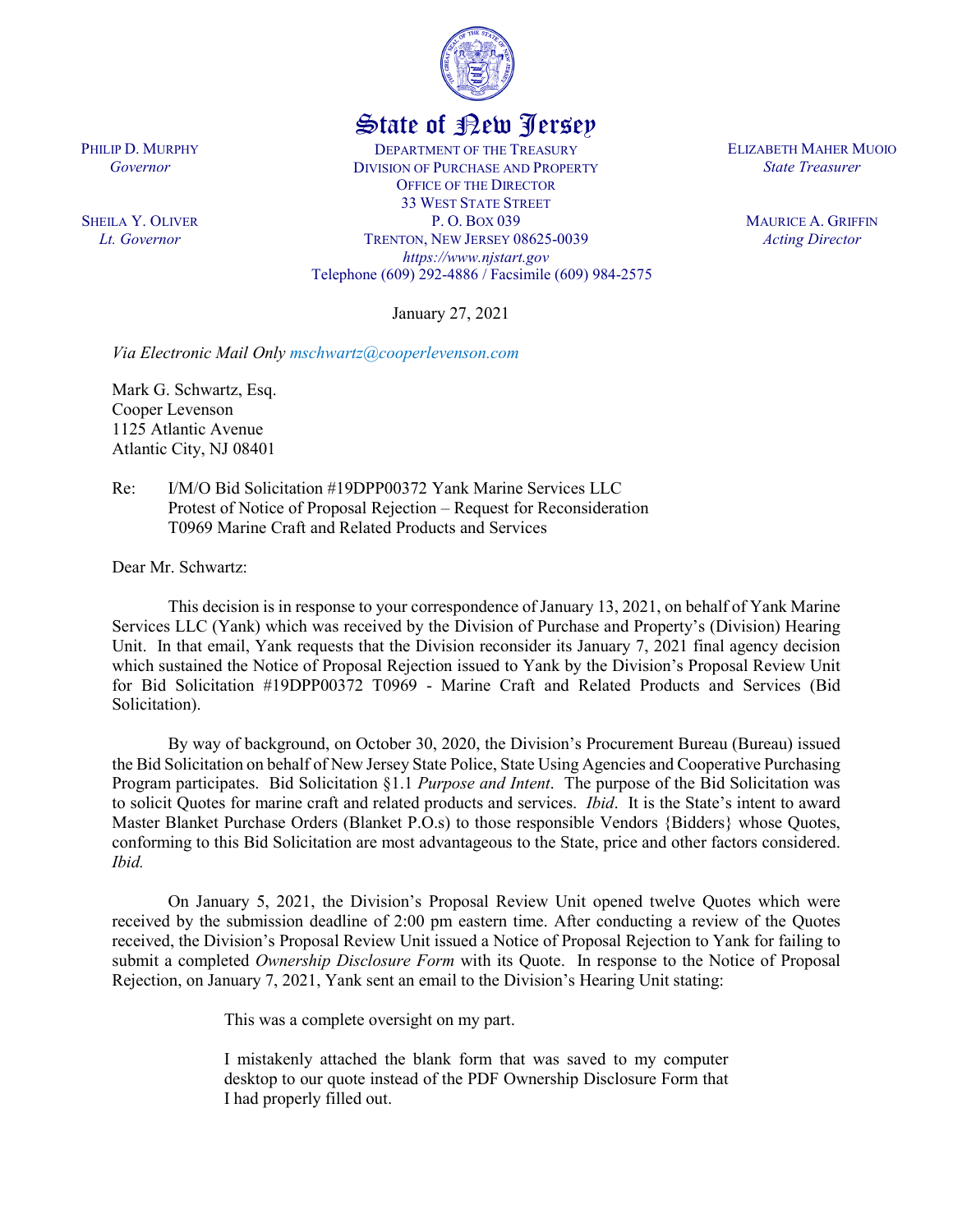Please accept my apologies.

Attached is the correct version of this form for the bid.

Since we are the only commercial shipyard in the State of NJ that can perform the type of work that is requested by both the New Jersey State Police and the Bureau of Shellfisheries for their respective vessels, we hope that you will accept this form and not reject our quote for T0969.

With the protest, Yank included the completed *Ownership Disclosure Form*, no other information or documents were included with the protest.

On January 7, 2021, the Division issued its final agency decision which sustained the Proposal Review Unit's issued a Notice of Proposal Rejection stating in part:

> In reviewing a Quote submitted in response to a Bid Solicitation, the Division does not have the power to waive the legislative requirement that a Vendor {Bidder} provide its ownership information prior to or accompanying the Quote submission. Only the New Jersey Legislature can change a requirement it has mandated. Unfortunately, Yank did not comply with any of the options available to it for the submission of ownership information. Accordingly, Yank's Quote was properly rejected by the Division's Proposal Review Unit for failure to submit the mandatory *Ownership Disclosure Form* with its Quote.

Yank responded to the final agency decision stating "And the fact that prior to the bid opening I received a Small Business Enterprise Certification along with a Woman Owned Business Enterprise Certification from the State of NJ which required uploading copies of our Federal Income Tax Returns that showed proof of ownership?" Yank's January 7, 2021, email. Thereafter, counsel for Yank wrote to the Division's Hearing Unit alleging the following as follows: (1) that the Division was not required to reject Yank's Quote for a minor technicality; (2) that the information required on the *Ownership Disclosure Form*, while not included with the Quote, was otherwise provided by Yank to the State in connection with its application to the Division of Revenue and Enterprise Services (DORES) for certification as a Small Business Enterprise and Women Owned Enterprise and a recent contract extension; (3) that Yank provided an ownership statement in connection with the extension of its current contract in December 2020; and, (4) Yank alleges that other bidders do not have the facilities or capability to make repairs which may be required under this contract.

In consideration of Yank's request for reconsideration I have reviewed the record of this procurement, including the Bid Solicitation, Yank's Quote, protest and additional information provided with the request for reconsideration, the relevant statutes, regulations and case law. The review of the record has provided me with the information necessary to determine the facts of this matter and to render an informed decision on the merits of the request for reconsideration.

First, with respect to Yank's claim that the Division was not required to reject Yank's Quote for its failure to submit the *Ownership Disclosure Form*, the Division's administrative regulations that govern the advertised procurement process establish certain requirements that must be met in order for a Quote to be accepted. Those regulations mandate that: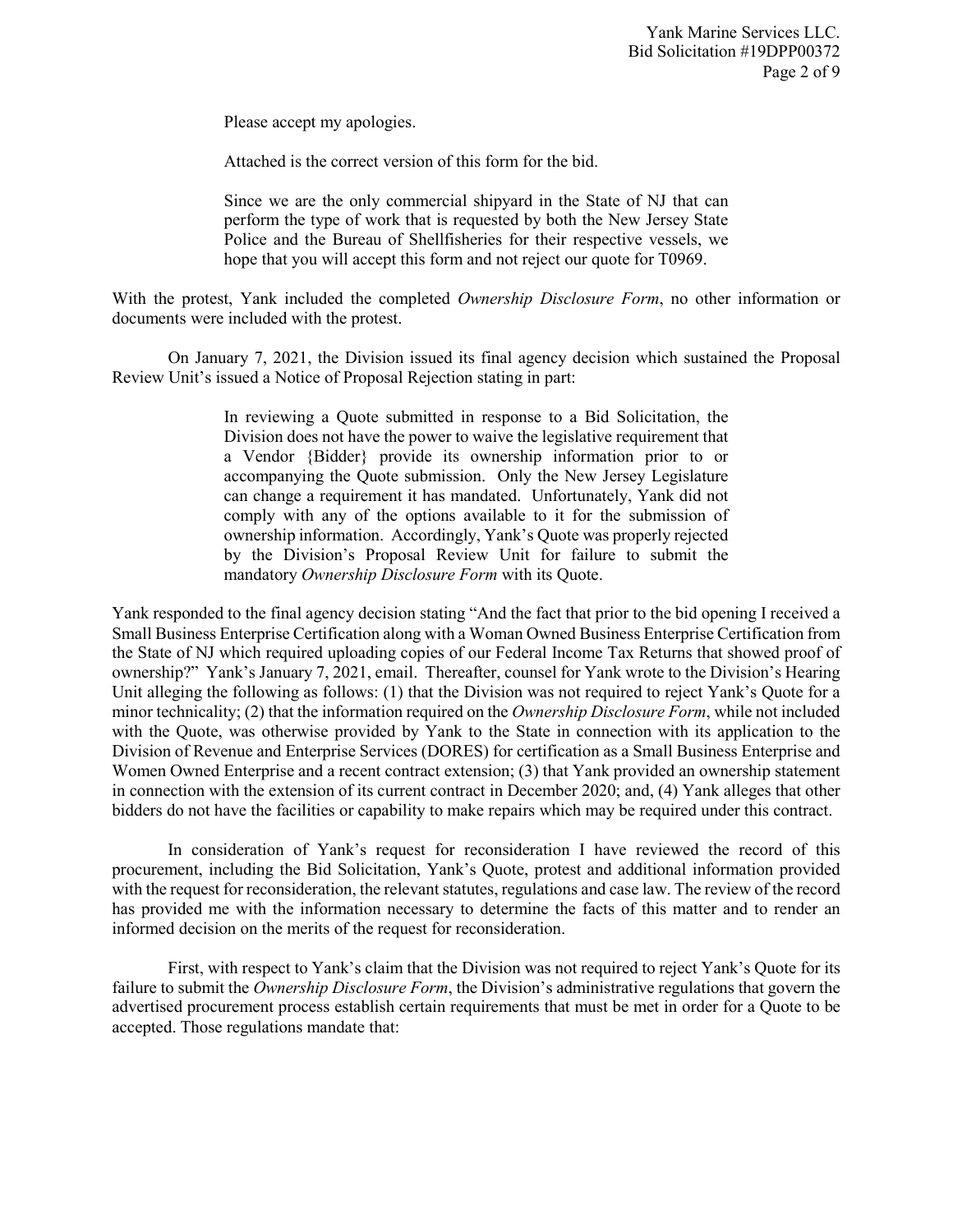(a) In order to be eligible for consideration for award of contract, the bidder's proposal shall<sup>[1](#page-2-0)</sup> conform to the following requirements or be subject to designation as a non-responsive proposal for non-compliance:

4. Contain all RFP-required certifications, forms, and attachments, completed and signed as required. An RFP may designate certain forms and/or certifications that need not be included in the bidder's proposal but that must be provided by a successful bidder upon request prior to an award of contract;

## [N.J.A.C. 17:12-2.2(a), emphasis added.]

…

l

If the requirements of N.J.A.C. 17:12-2.2 are not met, a Quote must be rejected. The regulation mandates stringent enforcement to maintain the equal footing of all Vendors {Bidders} and to ensure the integrity of the State's bidding process. Among the required forms to be submitted with a Quote is the *Ownership Disclosure Form. See,* Bid Solicitation Section § 4.4.1.2.1. More importantly, the requirement that a Vendor {Bidder} supply its ownership information, prior to or with its Quote is mandated by the New Jersey Legislature. *George Harms Constr. Co. v. Lincoln Park*, 161 N.J. Super. 367, 371-372 (App. Div. 1978). The Division does not have the power to waive the legislative requirement that a Vendor {Bidder} provide its ownership information prior to or accompanying the Quote submission. Only the New Jersey Legislature can change a requirement it has mandated. Here, Yank did not comply with any of the options available to it for the submission of ownership information with its Quote and therefore the Proposal Review Unit rejected Yank's Quote for failure to comply with the submission requirements of N.J.A.C. 17:12-2.2; specifically for a failing to comply with the disclosure requirements of N.J.SA. 52:25-24.2 as mandated by the New Jersey Legislature. Contrary to Yank's assertion this was not a minor technicality that the Division had the authority to waive.

Turning to Yank's second point, I note that neither with its Quote submission nor with the original protest did Yank advise that it had within the past six months submitted documentation to the DORES, a division separate and apart from the Division of Purchase and Property, information detailing its ownership structure. However, even had it advised the Division of the same, the Division could not accept the information submitted to DORES. In *Ernest Bock & Sons, Inc. v. Mercer County Improvement Auth*., 2010 N.J. Super. Unpub. LEXIS 312, the Appellate Division affirmed Judge Bookbinder's holding that disclosure to entity other than the one soliciting the bids did not satisfy the requirements of N.J.SA. 52:25- 24.2. In *Ernest Bock*, the Appellate Division agreed that Judge Bookbinder properly rejected the bidder's argument that it had "in fact, provide an accurate and complete statement of corporate ownership 'prior to the receipt of the bid or accompanying the bid'" when the bidder provided the information to an entity other than the one soliciting the bids. *Ernest Bock*, 2010 N.J. Super. Unpub. LEXIS 312, \*11.

> The judge concluded that [the bidder's] disclosure to the DPMC fails to satisfy N.J.S.A. 52:25-24.2 because the disclosure was to the DPMC rather than to the MCIA.

> The judge rejected Hunter's suggestion that the disclosure may be submitted to any state agency as long as notice of the disclosure is passed along to the entity receiving the bids, and held that the most commonsensical interpretation of N.J.S.A. 52:25-24.2 requires that the disclosure should be submitted to the entity that is actually running the

<span id="page-2-0"></span><sup>&</sup>lt;sup>1</sup> "Shall - Denotes that which is a mandatory requirement." Bid Solicitation Section 2.2 *General Definitions*.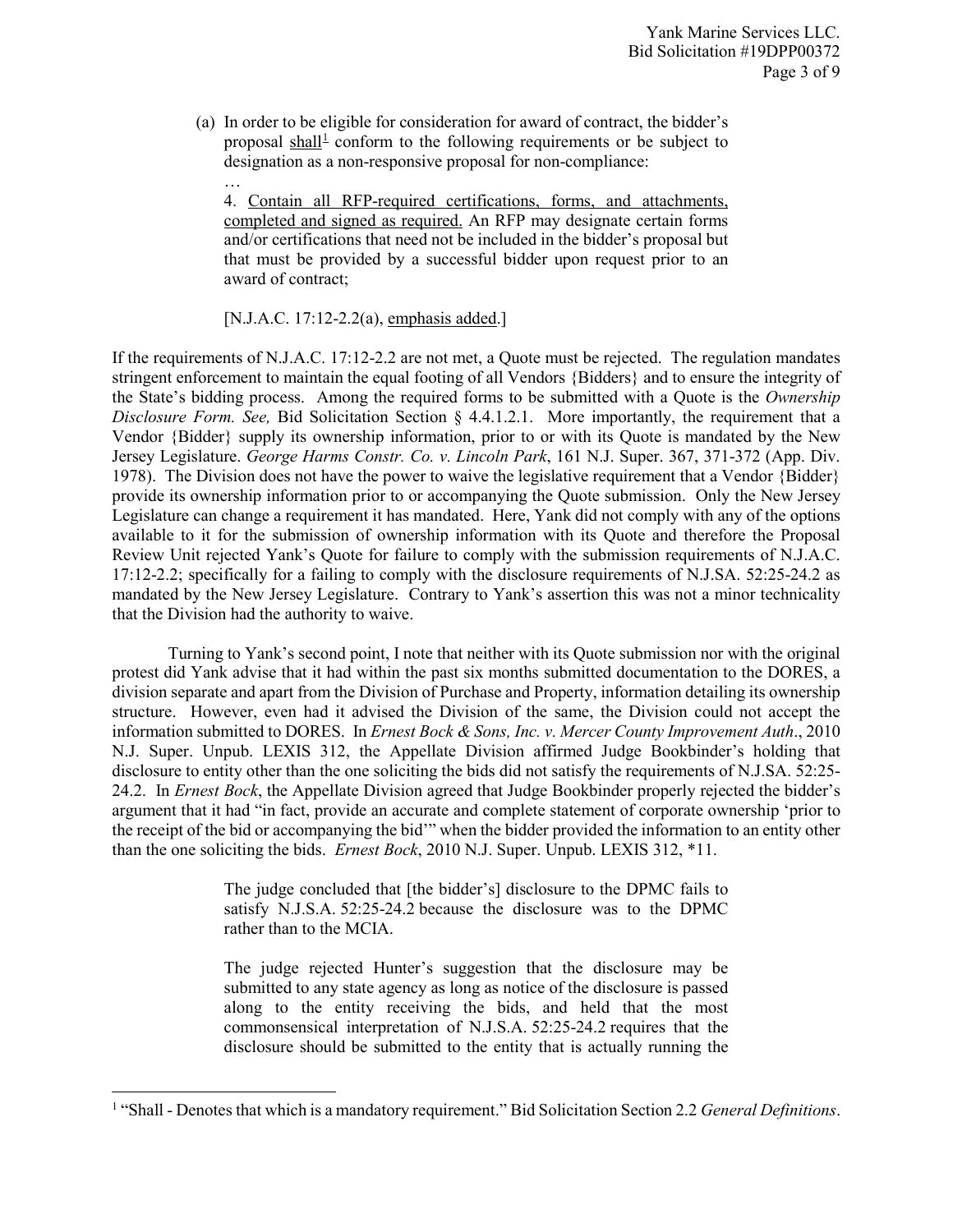bidding. This seemingly clear inference is supported by the policy goals underlying the statute. The judge reasoned that

the identities of shareholders are only meaningful in the context of a specific bid for a specific job at a specific time in a specific locality. Thus, in order to be effective, disclosure must be made to the entity actually making the bidding decision. Disclosure to another entity - be it the DPMC, the SEC, or the Attorney General - does nothing to make the bidding process more transparent or fair. The MCIA and any members of the public following the bidding process gained nothing by knowing that Hunter Roberts had disclosed its ownership to the DPMC a year earlier. This is because the goals of the DPMC's disclosure requirement were not necessarily identical to the goals of disclosure to the MCIA. In other words, each entity was looking for something different. It was also entirely possible that salient facts or circumstances changed in the year between the disclosure to the DPMC and the bid submission to the MCIA. Thus, the MCIA could not simply rely on the fact that the DPMC had examined Hunter Roberts' disclosure.

…

We are satisfied that Judge Bookbinder's comprehensive and thoughtful opinion properly applied the statutory provisions intended to serve this particular public interest.

[*Ernest Bock*, 2010 N.J. Super. Unpub. LEXIS 312, \*14-15, 23 *internal quotations omitted*.]

Here, Yank asserts that it submitted the required statutory disclosure to the DORES in connection with its request for certification as a Small Business Enterprise Certification and a Woman Owned Business Enterprise. Yank's January 7, 2021 email. As noted above, the DORES is a government entity separate and apart from the Division.

In requesting that a company provide its ownership information as mandated by N.J.S.A. 52:25- 24.1, the Division seeks to:

> ensure that all members of a [government entity] and the public be made aware of the real parties in interest with whom they are asked to contract. Thus the public, as well as public officials, can identify any real or potential conflicts of interest arising out of the awarding of public contracts, or can identify those bidders who lack the requisite responsibility. Identity also serves the useful function of permitting the [government entity] to assess the experience, financial ability and moral integrity of the bidders.

> [*George Harms*, *supra*, 161 N.J. Super. at 372, citing, *Assembly Bill* 22 (1976), "Statement of Purpose", *Arthur Venneri Co. v. Paterson Housing Auth.*, 29 *N.J.* 392, 402-403 (1959).]

In contrast, as it relates to an application for certification as a Woman Owned Business Enterprise, DORES requests the ownership information in accordance with its statutory mandate requiring it to: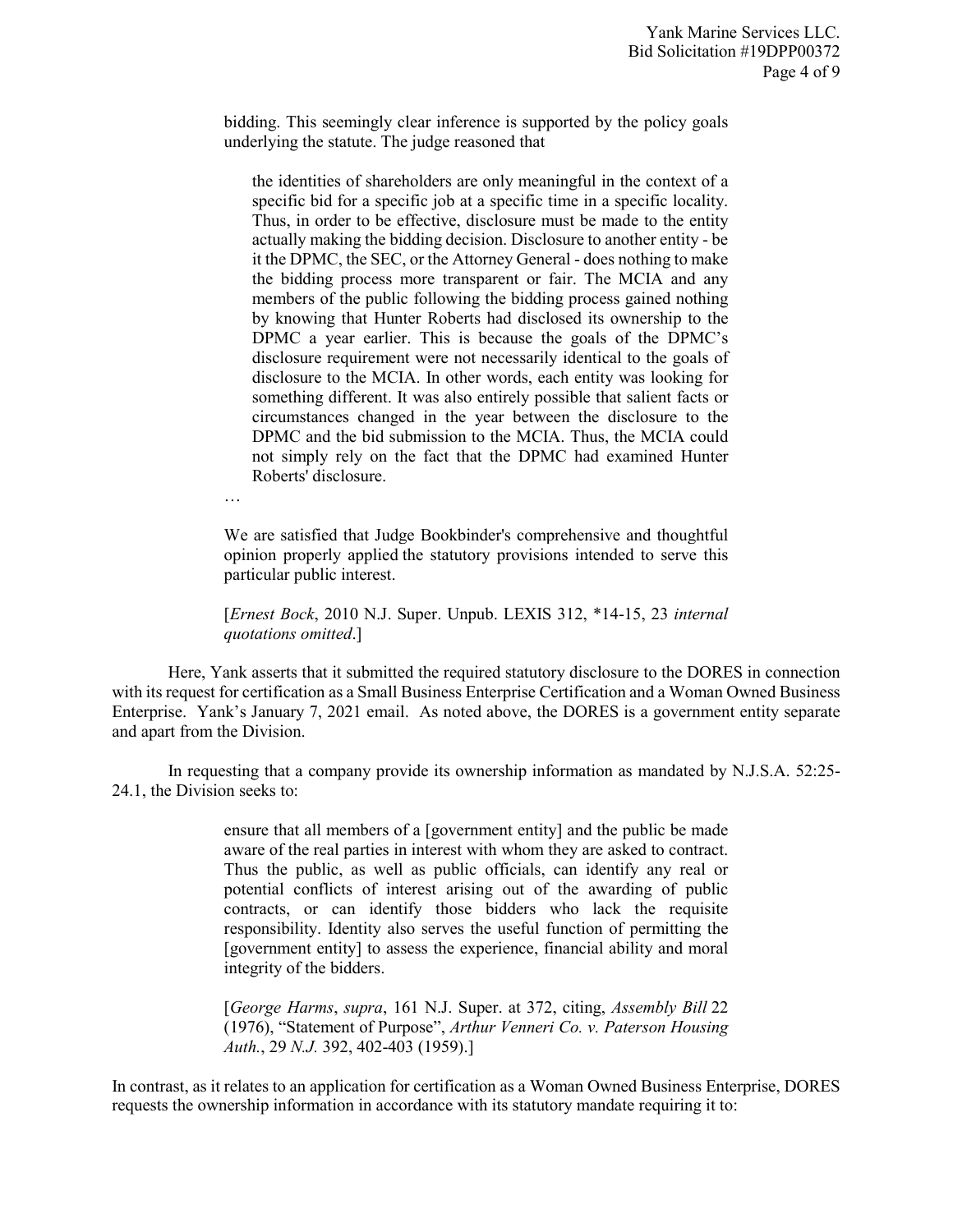Screen applicants to insure that businesses seeking certification are not misrepresenting their status as minority businesses or women's businesses, as the case may be, and that the minority or women's business applicants are, in fact, in the control of members of minority groups or women, and are not merely "fronts" for businesses controlled by persons other than minorities or women.

[N.J.S.A. 52:27H-21.20(d).]

In reviewing the information supplied, what is important to the DORES' review is whether the company is owned and controlled by a women or a minority.

With respect to an application for certification as a Small Business Enterprise, the DORES' review of the ownership information submitted is to ensure that the company is "independently owned and operated, as evidenced by its management being responsible for both its daily and long term operation, and its management owning at least 51 percent interest in the business." N.J.A.C. 17:13-2.1(a)(1). Further, while the uniform application requires a listing of all principals with an ownership interest, it does not require the continuing disclosure sought by the N.J.S.A. 52:25-24.1.

As recognized by the Court in *Ernest Bock*, "in order to be effective, disclosure must be made to the entity actually making the bidding decision." 2010 N.J. Super. Unpub. LEXIS 312, \*14-15. Here, Yank's disclosure was to the DORES, not the Division. Further exacerbating the concern is that DORES need for the ownership information does not align with the Division's need for the information. As such, the Division cannot rely upon the disclosure made to the DORES. *Ibid.*

Turning now to Yank's statement that it provided an ownership statement in connection with the extension of the current contract in December 2020. In Ms. Yank's January 8, 2021, email to Mr. Schwartz, submitted in connection with the request for reconsideration, Ms. Yank states:

> I have attached a copy of my extension form for the current contract dated 12/22/20. On that form, I had to "certify that there have been no changes to the information originally reported in the Disclosure Forms submitted by my company" under the current blanket contract under which we are operating and " I have verified all required certifications are active /approved and will continue through the end of the extension period of 10/31/21. This extension form was signed and emailed to Rachel Bowen, Procurement Specialist, NJ Department of Treasury on 12/21/20.

So having declared on 12/22/20 that there have been no changes in the information originally reported in the Disclosure Forms submits by my company and having verified all required certifications are active/approved and will continue through the end of the current contract (or until 10/31/21) how can they say that the Ownership has not been disclosed?

The Division acknowledges that on December 22, 2020, Yank submitted a signed extension to the Bureau, and as shown on the screenshot below, indicated that there had not been any change to the ownership information originally reported in the Disclosure Forms submitted by the company.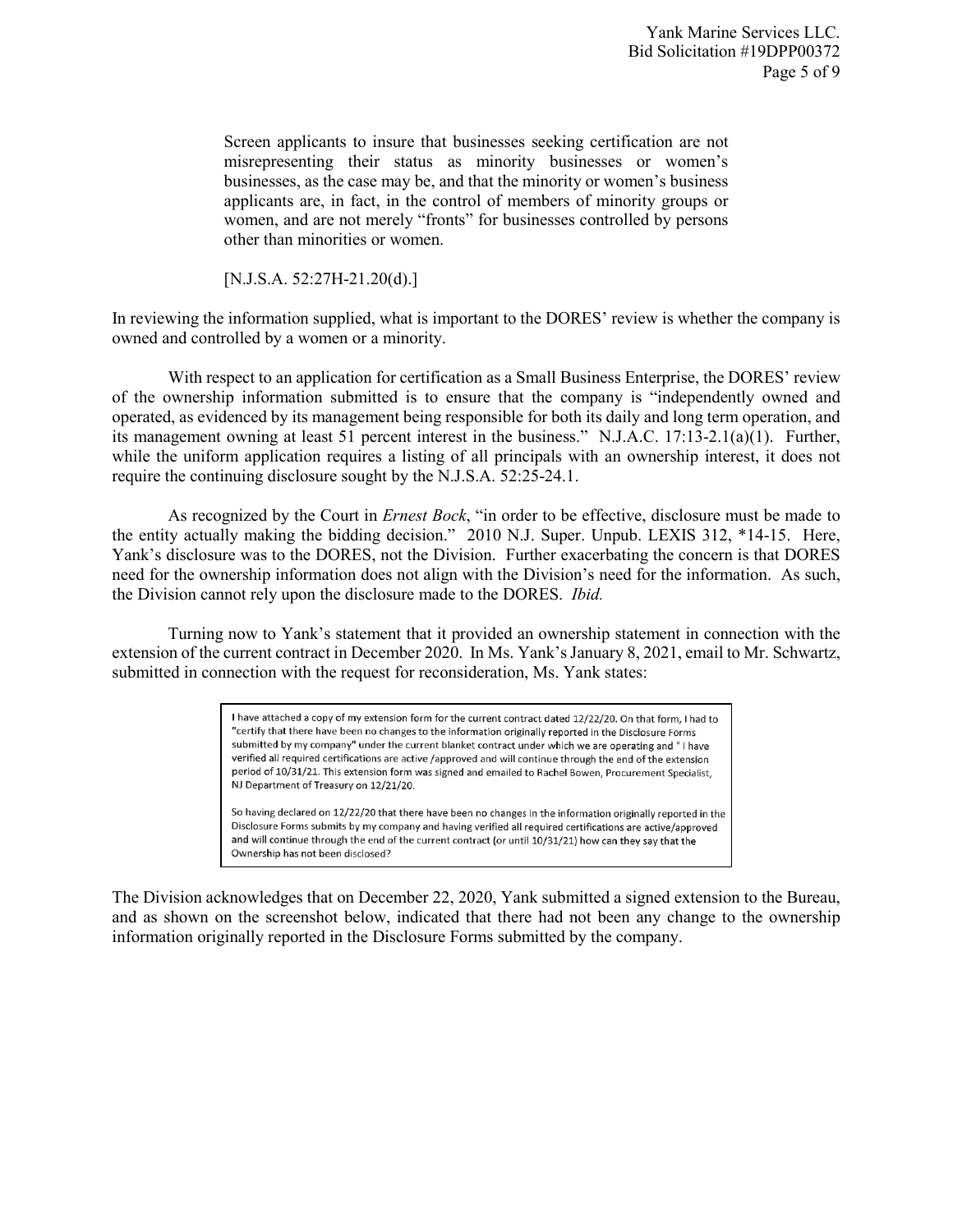| YANK MARINE SERVICES LLC<br><b>PO BOX 271</b><br>TUCKAHOE, NJ 08250<br>Fax: (865)785-1110<br>Via email: yankmarineserv@comcast.net                                                                                                                                                                                            |
|-------------------------------------------------------------------------------------------------------------------------------------------------------------------------------------------------------------------------------------------------------------------------------------------------------------------------------|
| Re:<br>T #0969, Contract # 86337<br>Description: MARINE CRAFT: BOAT, MOTORS, TRAILER<br>(PARTS/REPAIRS/ACCESSORIES & PURCHASES)                                                                                                                                                                                               |
| Extension period: nine (9) months, commencing on January 31, 2021 and expiring on October 31,<br>2021.                                                                                                                                                                                                                        |
| Should the State decide to extend this contract:                                                                                                                                                                                                                                                                              |
| I agree to extend the contract under Section 5.3 of the State of New Jersey Standard Terms and<br>Conditions and in accordance with the terms and conditions of the current contract, including<br>price.                                                                                                                     |
| <i>I agree</i> to extend the current contract under Section 5.3 of the State of New Jersey Standard Terms<br>Π.<br>and Conditions and in accordance with the terms and conditions of the current contract with the<br>exception of price. During the term of the extension, <i>I agree to reduce</i> the price(s) as follows: |
| I do not agree to extend the current contract.<br>□                                                                                                                                                                                                                                                                           |
| I certify that there have been no changes to the information originally reported in the Disclosure<br>O.<br>Forms submitted by my Company. I have verified all required certifications are active/approved<br>and will continue through the end of the extension period.                                                      |
| There have been changes in the information originally reported in the Disclosure Forms. Updated<br>п<br>Disclosure Forms, as applicable, are attached.                                                                                                                                                                        |
| Date<br>Signature<br>rai<br>Print Name and Title<br>raging                                                                                                                                                                                                                                                                    |

A review of the Division's records reveals that in February 2014, Yank submitted a Quote in response to Request for Proposals #14-X-23348, the precursor of this Bid Solicitation. With that Quote, Yank submitted the *Ownership Disclosure Form.* As shown on the screenshots below, that form indicated that in 2014, Yank was owned by three individuals having a 10% or greater interest in Yank.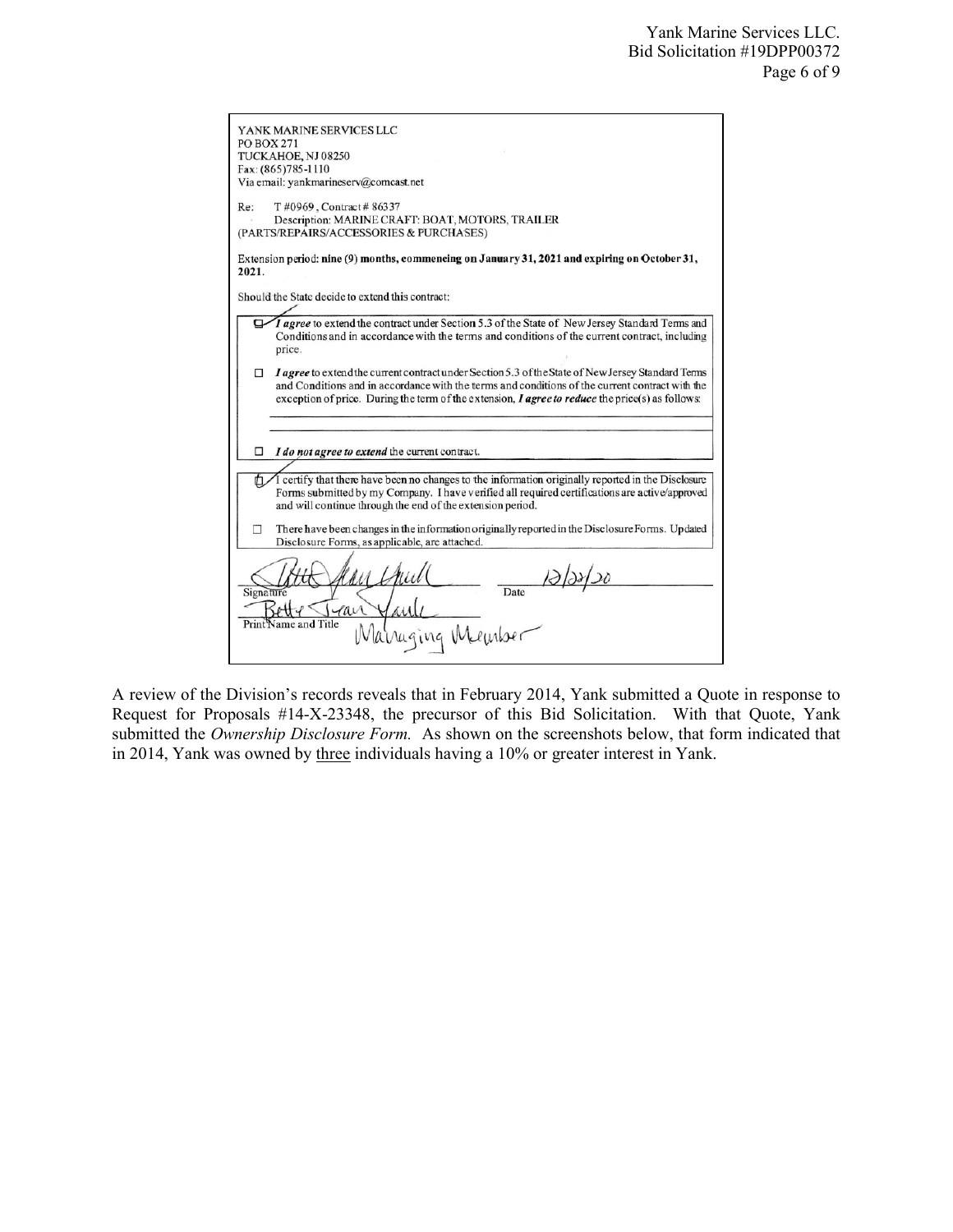| Solicitation Number: 14-X-23348                                                                                                                                                                                                                                                                                                                                                                                                                                                                                                                                                                                                                |                                                                                                                                          |                            |                          | Bidder/Offeror: Yank Marine Services LLC |                     |           |
|------------------------------------------------------------------------------------------------------------------------------------------------------------------------------------------------------------------------------------------------------------------------------------------------------------------------------------------------------------------------------------------------------------------------------------------------------------------------------------------------------------------------------------------------------------------------------------------------------------------------------------------------|------------------------------------------------------------------------------------------------------------------------------------------|----------------------------|--------------------------|------------------------------------------|---------------------|-----------|
|                                                                                                                                                                                                                                                                                                                                                                                                                                                                                                                                                                                                                                                |                                                                                                                                          |                            |                          |                                          |                     |           |
| PART 1: PLEASE COMPLETE THE QUESTIONS BELOW BY CHECKING EITHER THE "YES" OR "NO" BOX.<br>ALL PARTIES ENTERING INTO A CONTRACT WITH THE STATE ARE REQUIRED TO COMPLETE THIS FORM PURSUANT TO N.J.S.A. 52:25-24.2<br>PLEASE NOTE: IF THE BIDDER/OFFEROR IS A NON-PROFIT, THIS FORM IS NOT REQUIRED. PLEASE COMPLETE THE SEPARATE DISCLOSURE OF                                                                                                                                                                                                                                                                                                   |                                                                                                                                          | <b>INVESTIGATIONS FORM</b> |                          |                                          |                     |           |
|                                                                                                                                                                                                                                                                                                                                                                                                                                                                                                                                                                                                                                                |                                                                                                                                          |                            |                          |                                          | <b>YFS</b>          | <b>NO</b> |
| Are there any individuals, corporations or partnerships owning a 10% or greater interest in the bidder/offeror?                                                                                                                                                                                                                                                                                                                                                                                                                                                                                                                                |                                                                                                                                          |                            |                          |                                          | $\checkmark$        |           |
| IF THE ANSWER TO QUESTION 1 IS NO, PLEASE SIGN AND DATE THE FORM. YOU DO NOT HAVE TO COMPLETE ANY MORE                                                                                                                                                                                                                                                                                                                                                                                                                                                                                                                                         | QUESTIONS ON THIS FORM. IF THE ANSWER TO QUESTION 1 IS YES. PLEASE ANSWER QUESTIONS 2-4 BELOW.                                           |                            |                          |                                          |                     |           |
| Of those parties owning a 10% or greater interest in the bidder/offeror, are any of those parties individuals?<br>$\mathbf{2}$                                                                                                                                                                                                                                                                                                                                                                                                                                                                                                                 |                                                                                                                                          |                            |                          |                                          | ✓                   | П         |
| 3.<br>Of those parties owning a 10% or greater interest in the bidder/offeror, are any of those parties corporations<br>or partnerships?                                                                                                                                                                                                                                                                                                                                                                                                                                                                                                       |                                                                                                                                          |                            |                          |                                          | п                   | ς         |
| If your answer to Question 3 is "YES", are there any parties owning a 10% or greater interest in the<br>4.<br>corporation or partnership referenced in Question 3?                                                                                                                                                                                                                                                                                                                                                                                                                                                                             |                                                                                                                                          |                            |                          |                                          |                     | Ñ.        |
| IF ANY OF THE ANSWERS TO QUESTIONS 2-4 ARE YES, PLEASE PROVIDE THE REQUESTED INFORMATION IN PART 2 BELOW.                                                                                                                                                                                                                                                                                                                                                                                                                                                                                                                                      |                                                                                                                                          |                            |                          |                                          |                     |           |
|                                                                                                                                                                                                                                                                                                                                                                                                                                                                                                                                                                                                                                                |                                                                                                                                          |                            |                          |                                          |                     |           |
| TO COMPLETE PART 2. PLEASE PROVIDE THE REQUESTED INFORMATION PERTAINING TO EITHER INDIVIDUALS OR                                                                                                                                                                                                                                                                                                                                                                                                                                                                                                                                               | ADDITIONAL ENTRIES, CLICK THE "ADD AN ENTRY" BUTTON IN THE APPROPRIATE ENTITY TYPE.                                                      |                            |                          |                                          |                     |           |
|                                                                                                                                                                                                                                                                                                                                                                                                                                                                                                                                                                                                                                                |                                                                                                                                          | <b>Individuals</b>         |                          |                                          |                     |           |
| Name:                                                                                                                                                                                                                                                                                                                                                                                                                                                                                                                                                                                                                                          | Bette Jean Yank                                                                                                                          |                            | Date of Birth: 2/17/1955 |                                          |                     |           |
| <b>Office Held:</b>                                                                                                                                                                                                                                                                                                                                                                                                                                                                                                                                                                                                                            | <b>Managing Member</b>                                                                                                                   |                            | Ownership<br>Interest    | %<br>51                                  |                     |           |
|                                                                                                                                                                                                                                                                                                                                                                                                                                                                                                                                                                                                                                                | Home Address: 302 Marshallville Road                                                                                                     |                            |                          |                                          |                     |           |
| City                                                                                                                                                                                                                                                                                                                                                                                                                                                                                                                                                                                                                                           | Tuckahoe                                                                                                                                 |                            | State NJ Zip Code 08250  |                                          | <b>Delete Entry</b> |           |
| PART 2: PLEASE PROVIDE FURTHER INFORMATION RELATED TO QUESTIONS 2-4 ANSWERED AS "YES".<br>For Questions 2-4 answered "YES", you must disclose identifying information related to the individuals, partnerships and/or corporations<br>owning a 10% or greater interest in the bidder/offeror. Further, if one or more of these entities is itself a corporation or partnership, you<br>must also disclose all parties that own a 10% or greater interest in that corporation or partnership. This information is required by statute.<br>PARTNERSHIPS/CORPORATIONS HAVING A 10% OR GREATER INTEREST IN THE BIDDER/OFFEROR. IF YOU NEED TO MAKE | Are there additional entities holding 10% or greater ownership interest in<br>the bidder/offeror and its parent corporation/partnership? |                            |                          |                                          |                     |           |

|                             | <b>Individuals</b>                                                                                                                       |                              |          |                     |
|-----------------------------|------------------------------------------------------------------------------------------------------------------------------------------|------------------------------|----------|---------------------|
| Name:                       | John C. Yank Jr.                                                                                                                         | Date of Birth: 10/20/1939    |          |                     |
| <b>Office Held:</b>         | Member                                                                                                                                   | Ownership<br><b>Interest</b> | 96<br>39 |                     |
|                             | Home Address: 302 Marshallville Road                                                                                                     |                              |          | <b>Delete Entry</b> |
| City                        | Tuckahoe<br><b>State</b>                                                                                                                 | NJ 1999.<br>Zip Code 08250   |          |                     |
|                             | Are there additional entities holding 10% or greater ownership interest in<br>the bidder/offeror and its parent corporation/partnership? |                              |          |                     |
|                             | √ Yes<br><b>No</b><br>or                                                                                                                 |                              |          |                     |
| Name:                       | Michael S. Tilsner                                                                                                                       | Date of Birth: 1/4/1982      |          |                     |
| <b>Office Held:</b>         | Member                                                                                                                                   | Ownership<br><b>Interest</b> | 96<br>10 |                     |
| Home Address: 302 Teal Road |                                                                                                                                          |                              |          |                     |
| City                        | <b>Rio Grande</b><br>State                                                                                                               | NJ 1999<br>Zip Code 08242    |          | <b>Delete Entry</b> |
|                             | Are there additional entities holding 10% or greater ownership interest in<br>the bidder/offeror and its parent corporation/partnership? |                              |          |                     |
|                             | √ No<br><b>TYes</b><br>or                                                                                                                |                              |          |                     |
|                             |                                                                                                                                          |                              |          |                     |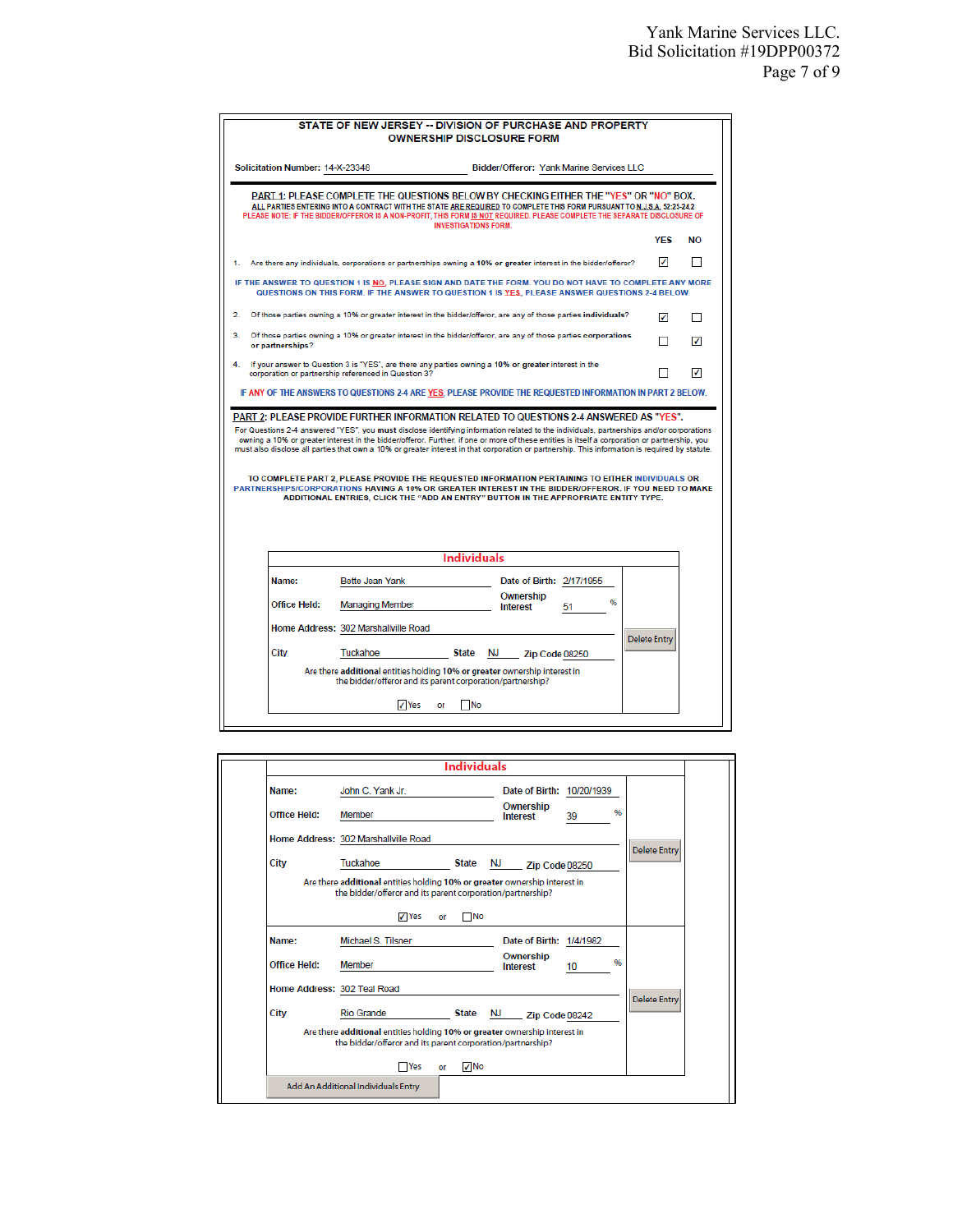Between the time that the Yank submitted the *Ownership Disclosure Form* in 2014 and the December 2020 extension letter, Yank did not provide any other statement of ownership to the Division.

However, in connection with the January 7, 2021, protest, Yank included the completed *Ownership Disclosure Form.* That form however indicated that Yank is owned by only two individuals having a 10% or greater interest in Yank.

|                                                                                                                                                               | DIVISION OF PURCHASE AND PROPERTY<br>33 WEST STATE STREET, P.O. BOX 230<br>TRENTON, NEW JERSEY 08625-0230                                                                                                                                                                                                                                                                                                                 |                                                        |                                           |            |                 |                |
|---------------------------------------------------------------------------------------------------------------------------------------------------------------|---------------------------------------------------------------------------------------------------------------------------------------------------------------------------------------------------------------------------------------------------------------------------------------------------------------------------------------------------------------------------------------------------------------------------|--------------------------------------------------------|-------------------------------------------|------------|-----------------|----------------|
|                                                                                                                                                               |                                                                                                                                                                                                                                                                                                                                                                                                                           | <b>OWNERSHIP DISCLOSURE FORM</b>                       |                                           |            |                 |                |
| <b>BID SOLICITATION #:</b>                                                                                                                                    | 19DPP00372                                                                                                                                                                                                                                                                                                                                                                                                                |                                                        | VENDOR (BIDDER): Yank Marine Services LLC |            |                 |                |
|                                                                                                                                                               | ALL PARTIES ENTERING INTO A CONTRACT WITH THE STATE ARE REQUIRED TO PROVIDE THE<br>PLEASE NOTE THAT IF THE VENDOR/BIDDER IS A NON-PROFIT ENTITY, THIS FORM IS NOT REQUIRED.                                                                                                                                                                                                                                               | INFORMATION REQUESTED PURSUANT TO N.J.S.A. 52:25-24.2. |                                           |            |                 |                |
|                                                                                                                                                               |                                                                                                                                                                                                                                                                                                                                                                                                                           | PART <sub>1</sub>                                      |                                           |            |                 |                |
|                                                                                                                                                               |                                                                                                                                                                                                                                                                                                                                                                                                                           |                                                        |                                           |            | <b>YES</b><br>n | <b>NO</b><br>o |
|                                                                                                                                                               | Are there any individuals, partners, members, stockholders, corporations, partnerships, or limited<br>liability companies owning a 10% or greater interest in the Vendor {Bidder}?                                                                                                                                                                                                                                        |                                                        |                                           |            |                 |                |
|                                                                                                                                                               | If you answered, "YES" above, you must disclose the following: (a) the names and addresses of all stockholders in the corporation<br>who own 10 percent or more of its stock, of any class; (b) all individual partners in the partnership who own a 10 percent or<br>greater interest therein; or, (c) all members in the limited liability company who own a 10 percent or greater interest therein.<br>Bette Jean Yank |                                                        |                                           |            |                 |                |
|                                                                                                                                                               | 302 Marshallville Road                                                                                                                                                                                                                                                                                                                                                                                                    |                                                        |                                           |            |                 |                |
|                                                                                                                                                               | Tuckahoe                                                                                                                                                                                                                                                                                                                                                                                                                  | NJ<br><b>STATE</b>                                     |                                           | ZIP        | 08250           |                |
|                                                                                                                                                               |                                                                                                                                                                                                                                                                                                                                                                                                                           |                                                        |                                           |            |                 |                |
|                                                                                                                                                               | John C. Yank Jr.<br>302 Marshallville Road                                                                                                                                                                                                                                                                                                                                                                                |                                                        |                                           |            |                 |                |
|                                                                                                                                                               |                                                                                                                                                                                                                                                                                                                                                                                                                           |                                                        |                                           |            |                 |                |
|                                                                                                                                                               | Tuckahoe                                                                                                                                                                                                                                                                                                                                                                                                                  | STATE NJ                                               |                                           | <b>ZIP</b> | 08250           |                |
|                                                                                                                                                               |                                                                                                                                                                                                                                                                                                                                                                                                                           |                                                        |                                           |            |                 |                |
| <b>NAME</b><br><b>ADDRESS 1</b><br><b>ADDRESS 2</b><br>CITY<br><b>NAME</b><br><b>ADDRESS 1</b><br><b>ADDRESS 2</b><br>CITY<br><b>NAME</b><br><b>ADDRESS 1</b> |                                                                                                                                                                                                                                                                                                                                                                                                                           |                                                        |                                           |            |                 |                |
| <b>ADDRESS 2</b><br><b>CITY</b>                                                                                                                               |                                                                                                                                                                                                                                                                                                                                                                                                                           | <b>STATE</b>                                           |                                           | <b>ZIP</b> |                 |                |

Therefore, it appears that Yank's December 22, 2020 signed extension letter submitted to the Bureau, certifying that there had not been any change to the ownership information originally reported in the Disclosure Forms submitted by Yank was in error.<sup>[2](#page-7-0)</sup>

The New Jersey Courts have consistently held that strict compliance with the ownership disclosure requirements of N.J.S.A. 52:25-24.2 is necessary. As such, a Quote is properly rejected where it contains inaccurate or incomplete ownership information. See, *Impac, Inc. v. City of Paterson*, 178 N.J. Super. 195, 200-01 (App. Div. 1981); *Muirfield Const. Co., Inc. v. Essex County Imp. Authority*, 336 N.J. Super. 126 (App. Div. 2000); *In the Matter of Protest of Scheduled Award of Term Contract T2813 RFP 12-X-22361 Laboratory Testing Service, Equine Drug Testing*, Lexis 1698, at \*25 (App. Div. July 10, 2013).

 $\overline{\phantom{a}}$ 

<span id="page-7-0"></span><sup>2</sup> In connection with this request for reconsideration, the Division did contact DORES regarding Yank's application for certification as an SBE and WBE. The information provided by DORES indicates in December 2019, Michael Tilsner, a then 10% owner of Yank, sold his interest in Yank to Bette Jean Yank and John Yank. At the close of 2019, its appears that Ms. Yank and Mr. Yank's interests in the company were 56% and 44% respectively each having been allocated 5% of Mr. Tilsner's ownership. Thereafter, in February 2020, Yank amended the Operating Agreement to indicate Ms. Yank and Mr. Yank's interests in the company were 51% and 49% respectively.